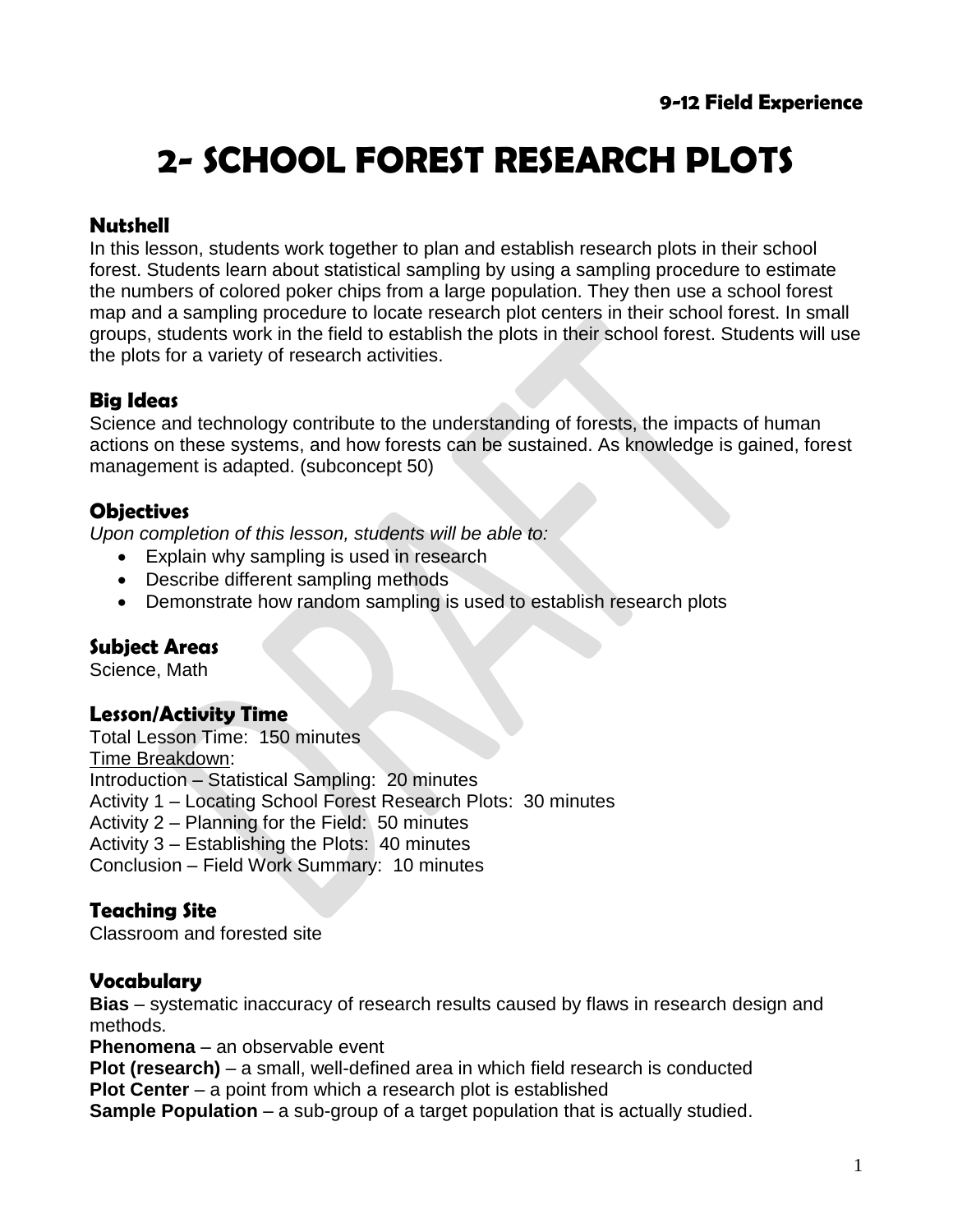**Sampling** – a statistically valid process used to identify a group of people or objects that accurately represents a target population being studied.

**Scientific Method** – The process used by scientists, collectively and over time, to construct an accurate representation of the world.

**Target Population** – The group of interest in a research project.

#### **Materials List**

For each student

• School forest map (with scale) showing aerial photograph and school forest boundary

#### For each student team

- Computer with internet access, fGIS software, and school forest map layers (optional)
- Transparency of Student Page  $\mathscr{P}$ 1, Map Grid (optional)
- Map compass
- Field compass
- 100 foot measuring tape

#### For the teacher

• Opaque receptacle with 3 different colored poker chips

## **Teacher Preparation**

Fill an opaque receptacle with three different color poker chips. Make sure that there are a different number of chips for each color (e.g. 100 white chips, 150 blue chips, 200 red chips) and that there are at least 200 chips total. Write down the exact number of each color chip.

## **Background Information**

See the Master Woodland Stewards binder "Tree Identification and Forest Measurements"

## **Procedure**

#### **Introduction – Statistical Sampling (20 minutes)**

1. Place the poker chips in front of the class. Be sure that the three colors are mixed together well. Tell the students the total number of chips in the pale. Tell them that there are 3 different color poker chips and they need to determine how many of each color there are.

Tell students that they don't have time to count all of the chips, so they will need to figure out a way to estimate the number of chips in each color.

Lead a discussion on the best way to accomplish this. Help the class arrive at the idea of taking a small sample of chips from the bucket, and using the results to make a guess. Have the class determine different ways to take the sample and the pros and cons of each. Have them discuss how big the sample should be to have an accurate result.

Have a few volunteers take a sample and use the sample to estimate how many of each color there are. Tell them the real totals, and discuss how accurate their predictions were. Have the class discuss the methods that they could use to get the most accurate results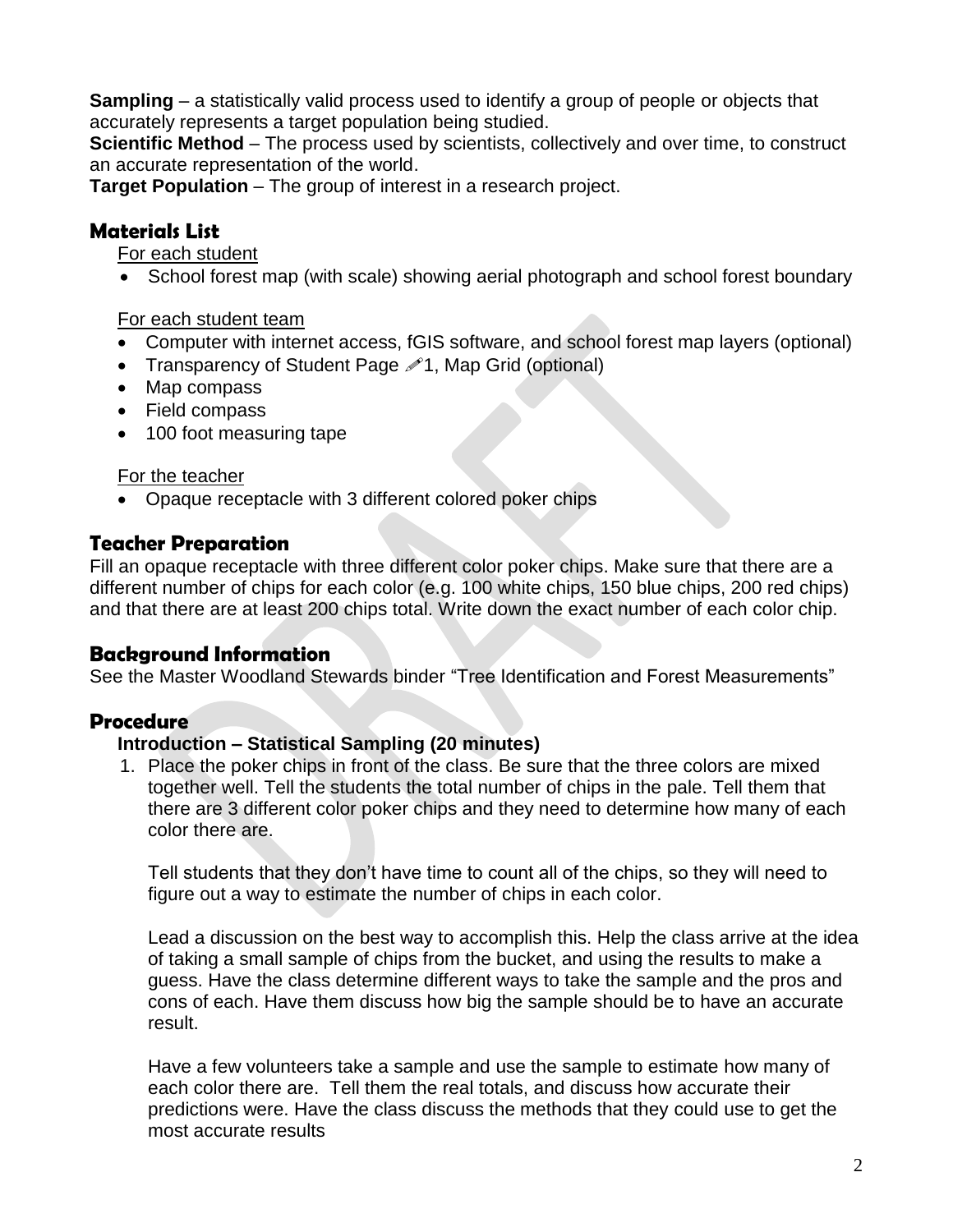2. Tell the class that they just completed an exercise in statistical sampling. The purpose of sampling is to identify a sample group that accurately represents the population that you are studying. It is often impractical if not impossible to survey an entire population that you want to study. And, the population itself is an unknown. That is why in the previous exercise the bucket of chips was opaque.

Sampling allows researchers to survey a smaller group within the population and make accurate conclusions. This saves time and resources.

Put the following terms on the board and have students use their experience to define them. Help the class come to a similar definition as follows:

- Target Population The target population is the group of individuals, organisms, or objects that you are studying. The group can be as large as the Forests of North America or as small as the red pine trees in my school forest.
- Sample Population The sample population is the part of the target population that is actually studied. The sample population should be selected using a sampling procedure that minimizes the influence of bias.
- Bias Bias is the inaccuracy of research results caused by flaws in research methods and design. Bias can result from poor research methods (e.g., sampling techniques) and researcher influence (e.g., personal values).

#### **Activity 1 – Locating School Forest Research Plots (30 minutes)**

1. Tell the class that they will be conducting research in their school forest. Hand each student an aerial map of the school forest (if you finished the fGIS lesson with your students, they should have a map already). Have them identify major features and calculate the area that the school forest covers by using the map scale.

As the students are looking at the map, tell them that they will be researching the plant and animal habitat in the forest, forest history, and the volume of standing timber.

Ask the class if they will have time to identify every plant, tree, and animal in the forest. (*No, it would take too long*). Lead a discussion on the best way to "sample" the forest to make accurate research estimates.

Guide the class to a discussion about using smaller areas of the school forest to conduct research. Tell the class that researchers often study small areas (samples) to develop conclusions about larger forest areas (target population). These small areas are called research plots.

#### What is a research plot?

A research plot is a sample area used for research. The area can be square, circular, or a point from which you use an instrument. They can also vary in size depending on the research that you are doing, most often though, they are only a few feet in diameter. Research plots are often established by locating a plot center. The plot center can then serve as the center of any type and size of research plot.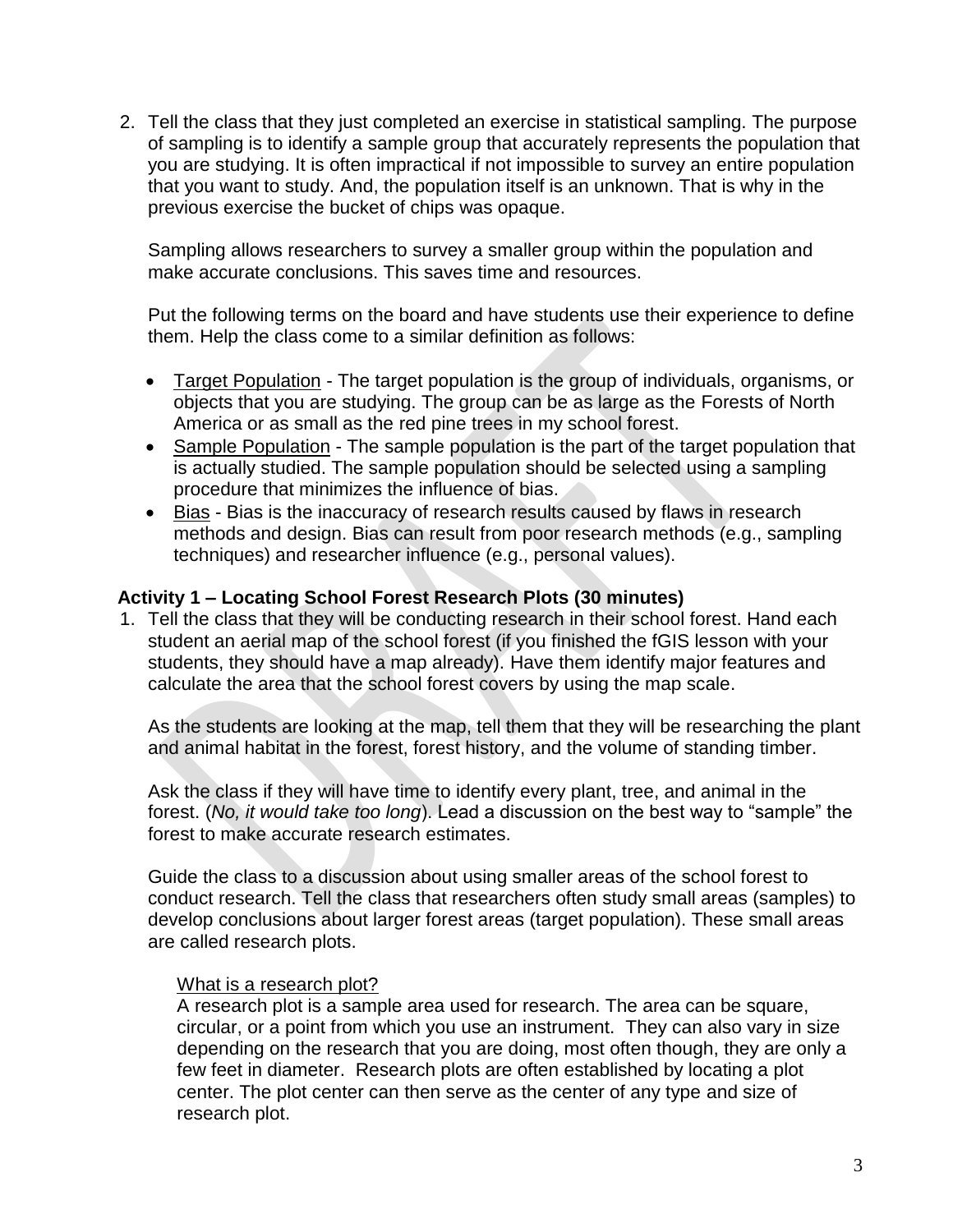2. Tell the class that they will need to establish 10 research plots for their school forest. Ideally, their should be no less than 1 plot for every 5 acres, but for large school forests, establishing a large number of plots may be impractical. The plots will be used by them and by future classes of students.

The placement of the plots is very important. The research done in the plots will be used to describe the entire school forest and the way it changes over time.

Ask the class to determine how they can make sure that the plots are representative of the entire school forest (i.e. how they can minimize bias). Ask them to use their map as a resource.

Lead the discussion to include the following two criteria for establishing plots:

- Representative distribution All of the distinct land cover types of your school forest should be represented with at least one plot. The number of plots in each land cover type should be proportional to the area covered (i.e. if most the school forest area is pine plantation then most of the plots should be in pine plantation).
- Practical location the plots should be located in places that provide easy access and use for students.
- 3. Have students use the criteria that they came up with to develop a strategy for locating the research plots. At minimum, students will need to determine how to distinguish the land cover types, how many plots to locate in each land cover type, and the exact location of the plots.

To minimize bias when finding the exact location of plots, researchers often use a random number generator. If you have completed the teacher preparation in Lesson 1 – Geographic Information Systems, then you have already used a computer program, fGIS, to generate random numbers to locate the research plots

Random plots can also be located by hand. First, a transparent grid with numbered centers is placed over the school forest map. A sample set of numbers is chosen using a random number generator. The selected grid centers correspond to the map locations of the plot centers.

If your students choose to select their plots randomly, they can use fGIS as outlined in the teacher preparation, or follow the manual format below.

Place a transparency of Student Page 21, Map Grid over the school forest map. The map grid is a 10x10 grid with 100 numbered centers (The map can be resized on a copy machine to best fit the school forest map). Have students use the random sequence generator at [www.randomizer.org](http://www.randomizer.org/) to generate 10 numbers between 1 and 100 (the website also has a good overview of the use of random numbers for research). The numbers chosen are the locations of the research plots. Have them mark the plots on the map.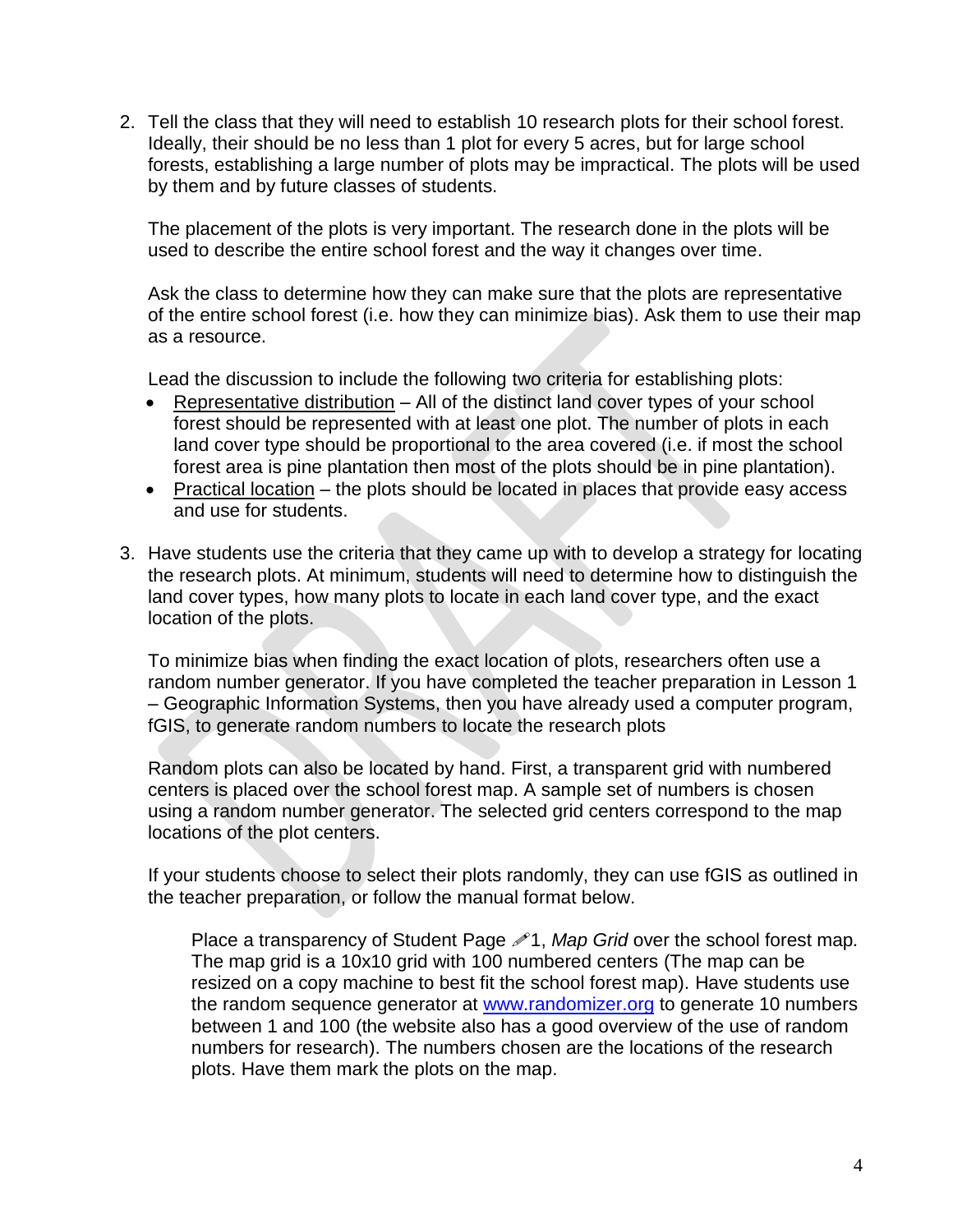#### **Activity 2 – Planning for the Field (50 minutes)**

1. Once students have the plot centers located on their map they will need to make a plan for establishing them in the field. Ask the class to come up with a plan to find the plots and mark them permanently. Everyone in the class must participate.

Remind the class that they have a number of tools at their disposal. They have a scaled map (and an fGIS program) that they can use to accurately measure distance. They have a map compass that they can use to measure direction on the map. They have a field compass that they can use to direct them in the field. And, they have a 100 ft. measuring tape (and even their pace) to determine linear distance.

The students plan should include the following:

- A strategy for forming teams
- A method for marking the plot centers permanently
- A strategy for locating the plot centers on the ground
- A strategy for verifying the plot centers are accurate
- 2. Once the students have agreed upon a plan, have them collect the necessary equipment and familiarize themselves with their use. This could include such things as measuring their pace, taking practice measurement with a map compass, and taking practice measurements with a field compass.
- 3. Once students are familiar with the equipment, have them work in their teams and plan exactly how they will find the plot center assigned to them. You may want to have each team present you with their plan so that you know exactly where each team should be in the field.

#### **Activity 3 – Establishing the Plots (40 minutes)**

- 1. Gather your class as a large group in the field and have them divide themselves into teams. You may wish to use the following procedure to manage your students in the field
	- Review as a large group the process for the day.
	- Have each team do an equipment check.
	- Set up a base camp in the school forest that is easily found and tell students that if they have questions or concerns, they should go there.
	- Set a time that all the students should return to the base camp.
	- Tell students exactly where you plan to be throughout the activity.
- 2. Walk from group to group and make sure that they are working well together, following their plan, and using the equipment correctly.

#### **Conclusion – Field Work Summary (10 minutes)**

1. Once the teams have established the plots and verified the locations, regroup at the base camp. Lead a discussion with the teams on how the field work went. Have students discuss how their team worked together, how accurate the plot centers are correlated with the map, how easy the plot centers are to find, and how long the plot centers will persist considering weather, vandalism, etc.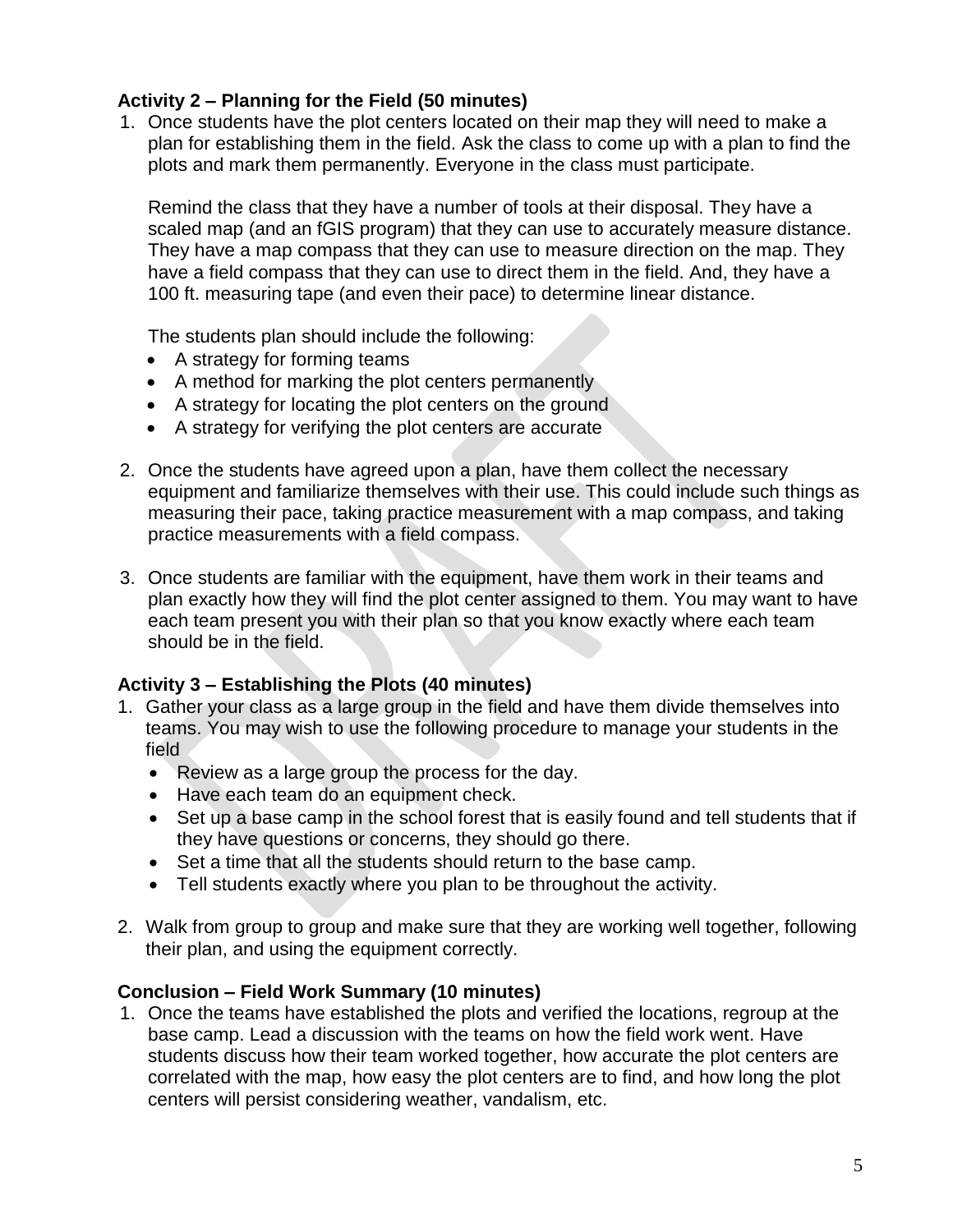If the class concludes that something about the plot center needs to be improved, help them come up with a plan to do so.

- 2. In conclusion, review with the class that they will use the school forest plots to conduct the following research activities:
	- **Disturbance History** Read the forest landscape to determine how the forest has changed trough time.
	- **Timber cruise** Determine the volume of timber in the forest.
	- **Habitat typing** Describe forest habitat characteristics to determine suitability for wildlife.

#### **Summative Assessment**

Have students use the plots to identify trees in the school forest. Students can use the tree ID key in Field Enhancement 1 of the LEAF 7-8 Lesson Guide. Students can also use the LEAF on-line tree key and tree ID cards at [www.uwsp.edu/cnr/leaf/treeid.htm.](http://www.uwsp.edu/cnr/leaf/treeid.htm)

Students can also identify plants in the research plots. The following online resources can be used to ID common Wisconsin plants:

- UWSP Common Plants of Wisconsin database: <http://biology.uwsp.edu/courses/plantid/cp-hires-main.htm>
- Bob Freckman Plants of Wisconsin Homepage: <http://wisplants.uwsp.edu/WisPlants.html>
- Natural Communities of Wisconsin plant database: <http://wisplants.uwsp.edu/NatCom.html>
- UW Vascular Plant Database Wisconsin County Search: <http://www.botany.wisc.edu/wisflora/index.asp>
- UW Vascular Plant Database What's Blooming: <http://www.botany.wisc.edu/wisflora/blooming/>
- Wisconsin Biomapper:<http://maps.botany.wisc.edu/>
- Invasive Plants of Wisconsin:<http://dnr.wi.gov/invasives/plants.htm>

## **Extension**

Have a subject matter expert (SME) talk to the class about field research. The SME could also help the students plan, establish, and/or evaluate the research plots. Potential SMEs include, but are not limited to:

- A forester, wildlife manager, or field researcher from the Wisconsin Department of Natural Resources, US Forest Service, or US Fish and Wildlife Service.
- A university professor or graduate student conducting field research

#### **Web Resources**

http://en.wikipedia.org/wiki/Sampling (statistics) Wikepedia's overview of statistical sampling has a lot of good information and links.

#### [www.randomizer.org](http://www.random.org/nform.html)

A convenient random number generator that produces a table of numbers that you can use to guide your plot selection.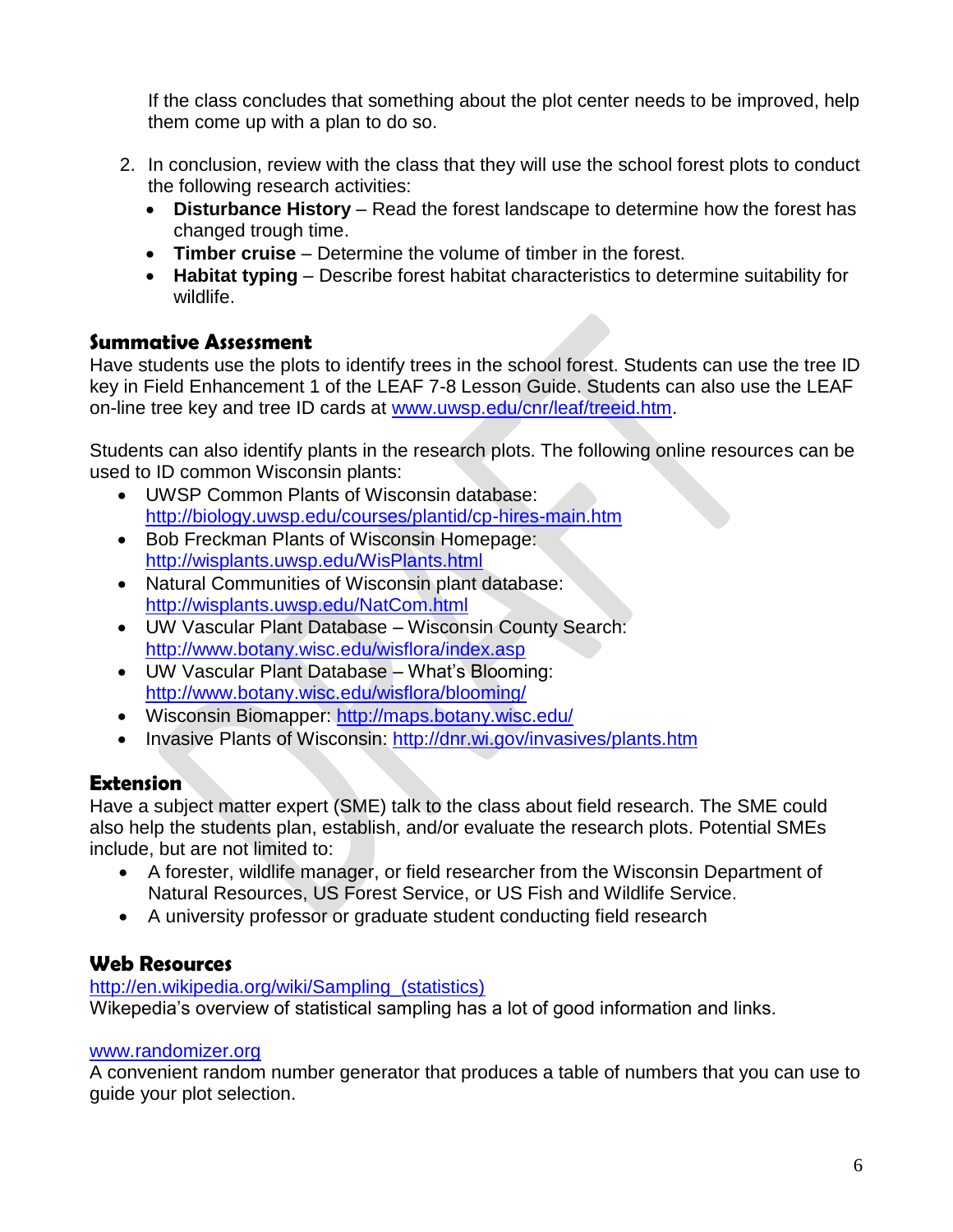## **Model Academic Standards**

## **AGRICULTURE EDUCATION C.12.2**

#### *Leadership*

Practice skills relating to communication, problem-solving, and decision-making through individual, group, and team processes (see LA B.12.1, C.12.1, C.12.2, C.12.3, D.12.2; SS E.12.15)

- demonstrate the goal-setting process
- demonstrate the relationship between communication and leadership
- identify ways to adapt individual communication style to various situations

*Students work together to determine a strategy for locating and establishing research plots in their school forest. Their form teams, assign duties, and establish the plots. They discuss their experience as a group and determine a strategy for verifying the plot locations.*

#### **SCIENCE C.12.1**

*Science Inquiry*

When studying science content, ask questions suggested by current social issues, scientific literature, and observations\* of phenomena; build hypotheses that might answer some of these questions; design possible investigations\*; and describe results that might emerge from such investigations

*Students learn about statistical sampling by determining the distribution of poker chips in a random sampling activity. They then use their understanding of random sampling to design a research strategy to investigate their school forest.*

#### **SCIENCE C.12.4**

*Science Inquiry*

During investigations\*, choose the best data-collection procedures and materials available, use them competently, and calculate the degree of precision of the resulting data

*Students work together to determine a system for establishing research plots in their school forest. In small groups, students use field equipment to locate research plots in their school forest. As a large group, the class determines how to verify the accuracy of the plot center locations.*

#### **Multiple Intelligences**

Verbal-Linguistic Logical-Mathematical Visual-Spatial Interpersonal **Naturalistic**